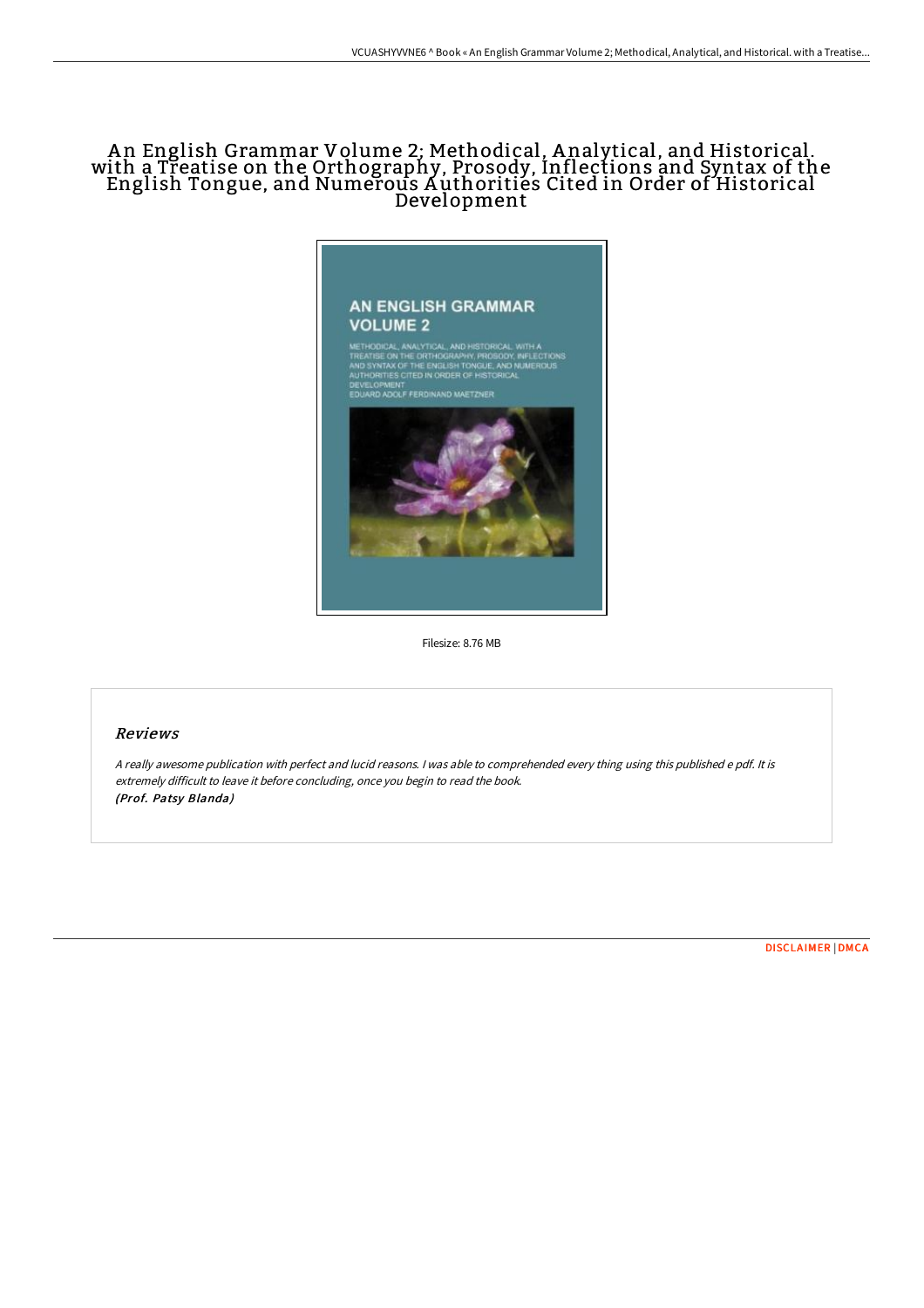## AN ENGLISH GRAMMAR VOLUME 2; METHODICAL, ANALYTICAL, AND HISTORICAL. WITH A TREATISE ON THE ORTHOGRAPHY, PROSODY, INFLECTIONS AND SYNTAX OF THE ENGLISH TONGUE, AND NUMEROUS AUTHORITIES CITED IN ORDER OF HISTORICAL DEVELOPMENT



To read An English Grammar Volume 2; Methodical, Analytical, and Historical. with a Treatise on the Orthography, Prosody, Inflections and Syntax of the English Tongue, and Numerous Authorities Cited in Order of Historical Development eBook, please access the web link below and save the document or gain access to other information which might be related to AN ENGLISH GRAMMAR VOLUME 2; METHODICAL, ANALYTICAL, AND HISTORICAL. WITH A TREATISE ON THE ORTHOGRAPHY, PROSODY, INFLECTIONS AND SYNTAX OF THE ENGLISH TONGUE, AND NUMEROUS AUTHORITIES CITED IN ORDER OF HISTORICAL DEVELOPMENT ebook.

Rarebooksclub.com, United States, 2012. Paperback. Book Condition: New. 246 x 189 mm. Language: English . Brand New Book \*\*\*\*\* Print on Demand \*\*\*\*\*.This historic book may have numerous typos and missing text. Purchasers can download a free scanned copy of the original book (without typos) from the publisher. Not indexed. Not illustrated. 1874 Excerpt: .relief (4, 33.). Then fallible. Of future we may deem him (milt., P. L. 6, 428.). Negligent of his duty (blair, Serm.). Neglectful of our home aFairs (young, N. Th. 5, 149.). DiFident Of urisdom (milt., P. L. 8, 562.) and many more. In ancient times a few adjectives, especially of Romance descent, occur. Old-Kngl: There was he aware of a jolly beggar (rob. Hood, Rits. II. 123.). Of my coming no man is ware (Cov. Myst. p. 187.). Comp above beware p. 225. Expressions like: That other is lewed of that labour (P. Plooghm. p 237.) point rather to a privative meaning. Halfsax.: Wis off Qodess lore (orm. 19970.) He wollde wurrpenn wis Off Christ-whatt wihht he wsere (11611.); as well as OldSaxon: Ne ic gio mannes ni warth wis (hbliand 540.) and Old-norse par varF ek pess vis (hklrkid Brvnb. 13.), where to become aware and to become certain meet.--Julius Cesar of his harrme wees war (lamm. I. 341, ). Careles. of pare tike ferae (II. 96.). Carelaese of Constantines cunne (II 401.). In Anglosaxon var, gemyndig stand with the genitive: He vas is var (sax. Chr. 1140.). Lore gemyndig (cakdm. 1774.). Romance Latin adjectives remind us of the construction of conscious, nescius, gnarus, ignarus, peritus, imperitus, metnor, immemor, prudens, providus, negligent and the like with the same case. eager, desirous, ambitious, jealous, envious, and therewith patient, impatient, and other qualities denoting a frame of mind directed to an object, attach themselves to the...

Read An English Grammar Volume 2; Methodical, Analytical, and Historical. with a Treatise on the [Orthography,](http://bookera.tech/an-english-grammar-volume-2-methodical-analytica.html) Prosody, Inflections and Syntax of the English Tongue, and Numerous Authorities Cited in Order of Historical Development Online

Download PDF An English Grammar Volume 2; Methodical, Analytical, and Historical. with a Treatise on the [Orthography,](http://bookera.tech/an-english-grammar-volume-2-methodical-analytica.html) Prosody, Inflections and Syntax of the English Tongue, and Numerous Authorities Cited in Order of Historical Development